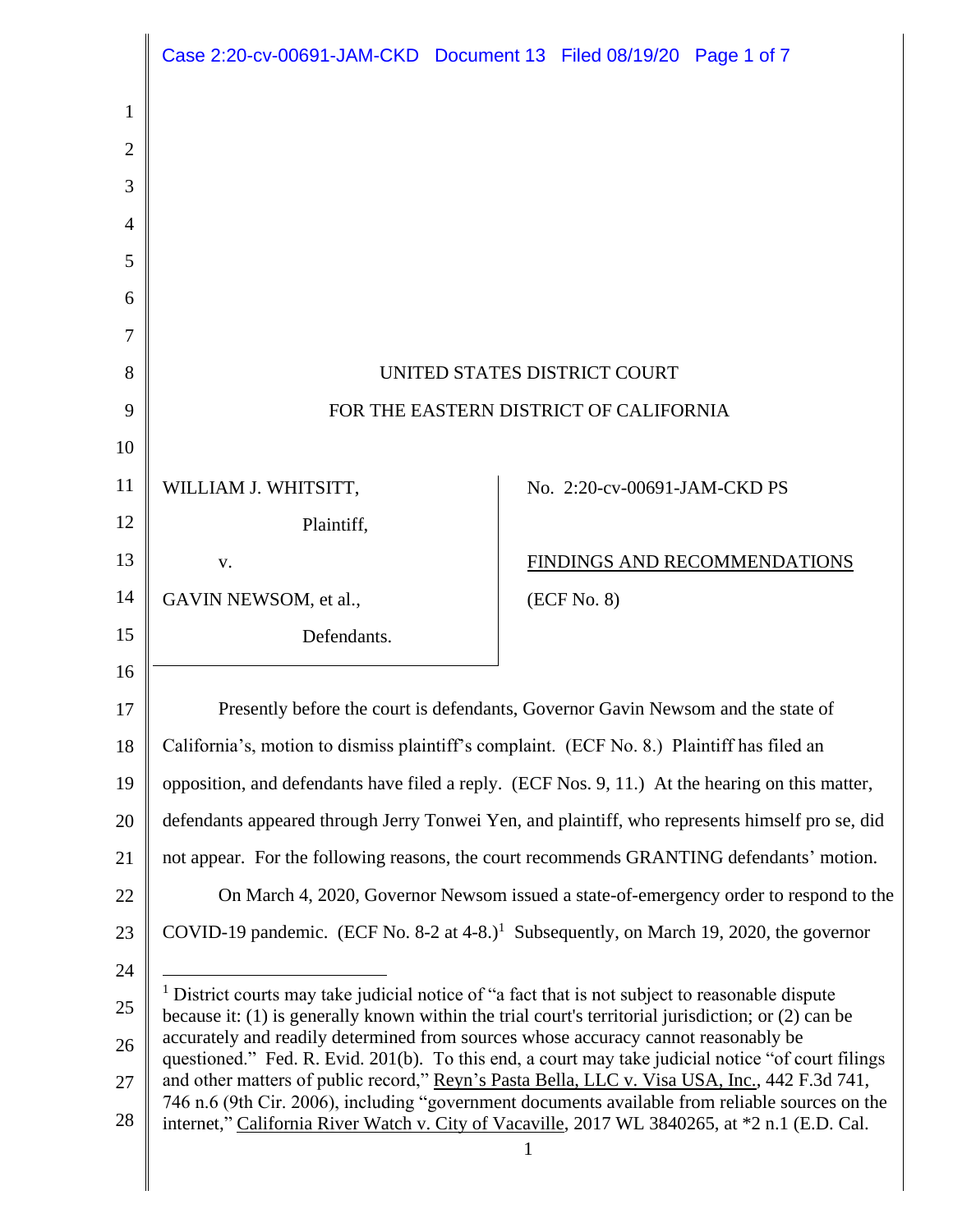## Case 2:20-cv-00691-JAM-CKD Document 13 Filed 08/19/20 Page 2 of 7

1 2 3 4 5 issued Executive Order N-33-20 ("Order" or "Stay at Home Order"), which "order[ed] all individuals living in the state of California to stay home or at their place of residence except as needed to maintain [essential services]." (ECF No. 8-2 at 13.) "Faith based services that are provided through streaming or other technology" were included in the essential services exempt from the Stay at Home Order. (ECF No. 8-2 at 25.)

6 7 8 9 10 On May 25, 2020, California issued additional guidelines for religious services, which permitted in-person ceremonies up to 100 persons or 25 percent of the relevant building's capacity, whichever is fewer. (ECF No. 8-2 at 36.) These restrictions were further updated on June 12, 2020; the updated guidelines permitted outdoor services, so long as physical distancing requirements and other protocols were observed. (ECF No 8-2 at 50.)

11 12 13 14 15 16 Plaintiff filed the present suit on April 3, 2020, challenging the Stay at Home Order. (ECF No. 1.) Plaintiff's complaint contains numerous legal citations and is generally lacking in factual assertions; however, as relevant to the pending motion to dismiss, plaintiff alleges that the Stay at Home Order prevented the church he attends from holding services. (See ECF No. 1 at 5.) Plaintiff claims the Order violates his freedom to exercise his religion and his freedom to assemble. (ECF No. 1 at 5, 7.) Plaintiff prays to "stop the governor . . . from closing churches"

17 in the state of California. (ECF No. 1 at 10 (cleaned up).)

18 LEGAL STANDARDS

19 20 21 22 23 24 25 26 In order to survive dismissal for failure to state a claim pursuant to Rule  $12(b)(6)$ , a complaint must contain more than a "formulaic recitation of the elements of a cause of action"; it must contain factual allegations sufficient to "raise a right to relief above the speculative level." Bell Atlantic Corp. v. Twombly, 550 U.S. 544 (2007). "[A] complaint must contain sufficient factual matter, accepted as true, to 'state a claim to relief that is plausible on its face.'" Ashcroft v. Iqbal, 556 U.S. 662, 678 (2009) (quoting Twombly, 550 U.S. at 570). Plausibility means pleading "factual content that allows the court to draw the reasonable inference that the defendant is liable for the misconduct alleged." Id.

27

<sup>28</sup> Sept. 1, 2017). The court takes notice of the public records attached to the defendants' motion to dismiss. (ECF No. 8-2.)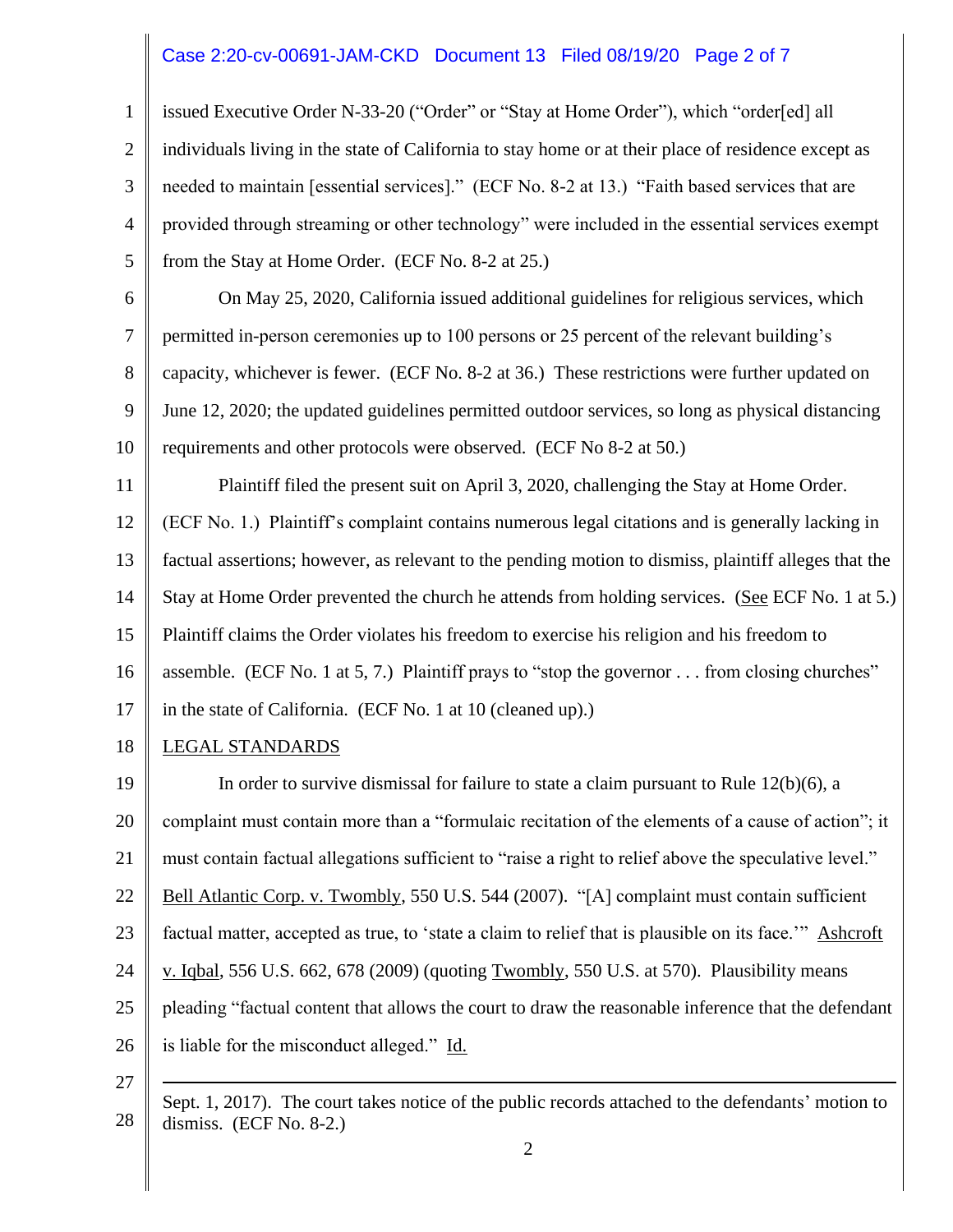## Case 2:20-cv-00691-JAM-CKD Document 13 Filed 08/19/20 Page 3 of 7

# DISCUSSION

1

2 3 4 5 6 Defendants raise two arguments for dismissal: that plaintiff's claims are moot in light of the supplemental guidelines and that plaintiff has failed to state a plausible claim for relief under the Free Exercise Clause of the United States Constitution. <sup>2</sup> Because the court finds that plaintiff has failed to state a free exercise claim, it does not reach defendants' mootness argument. **1. Emergency Powers**

7 8 9 10 11 12 13 14 15 16 17 18 19 20 21 22 23 24 25 26 27 As an initial matter, the Stay at Home Order and subsequent guidelines are entitled to substantial deference from this court. By necessity, in times of emergency and crisis, states and municipalities may be required to take action that would burden constitutionally protected rights: [I]n every well-ordered society charged with the duty of conserving the safety of its members the rights of the individual in respect of his liberty may at times, under the pressure of great dangers, be subjected to such restraint, to be enforced by reasonable regulations, as the safety of the general public may demand. Jacobson v. Commonwealth of Massachusetts, 197 U.S. 11, 29 (1905); see also United States v. Caltex, 344 U.S. 149, 154 (1952) (noting that "in times of imminent peril—such as when fire threatened a whole community—the sovereign could, with immunity, destroy the property of a few [so] that the property of many and the lives of many more could be saved"). In such emergencies, "a state may implement emergency measures that curtail constitutional rights so long as the measures have at least some 'real or substantial relation' to the public health crisis and are not 'beyond all question, a plain, palpable invasion of rights secured by the fundamental law.'" In re Abbott, 954 F.3d 772, 784 (5th Cir. 2020) (quoting Jacobson, 197 U.S. at 31.) This test is plainly met here. First, the restrictions at issue are aimed at preventing group gatherings, a primary vector for spreading COVID-19. While not addressed by plaintiff, "it is no part of the function of a court . . . to determine which one of two modes was likely to be the most effective for the protection of the public against disease." Jacobson, 197 U.S. at 31. There appears to be no dispute that the Stay at Home Order and subsequent guidelines are aimed at curtailing the COVID-19 pandemic, and thus have a real and substantial relation to a public

<sup>28</sup> <sup>2</sup> Plaintiff's freedom of association claim is essentially identical to his claim under the Free Exercise Clause. Accordingly, the court only addresses the latter.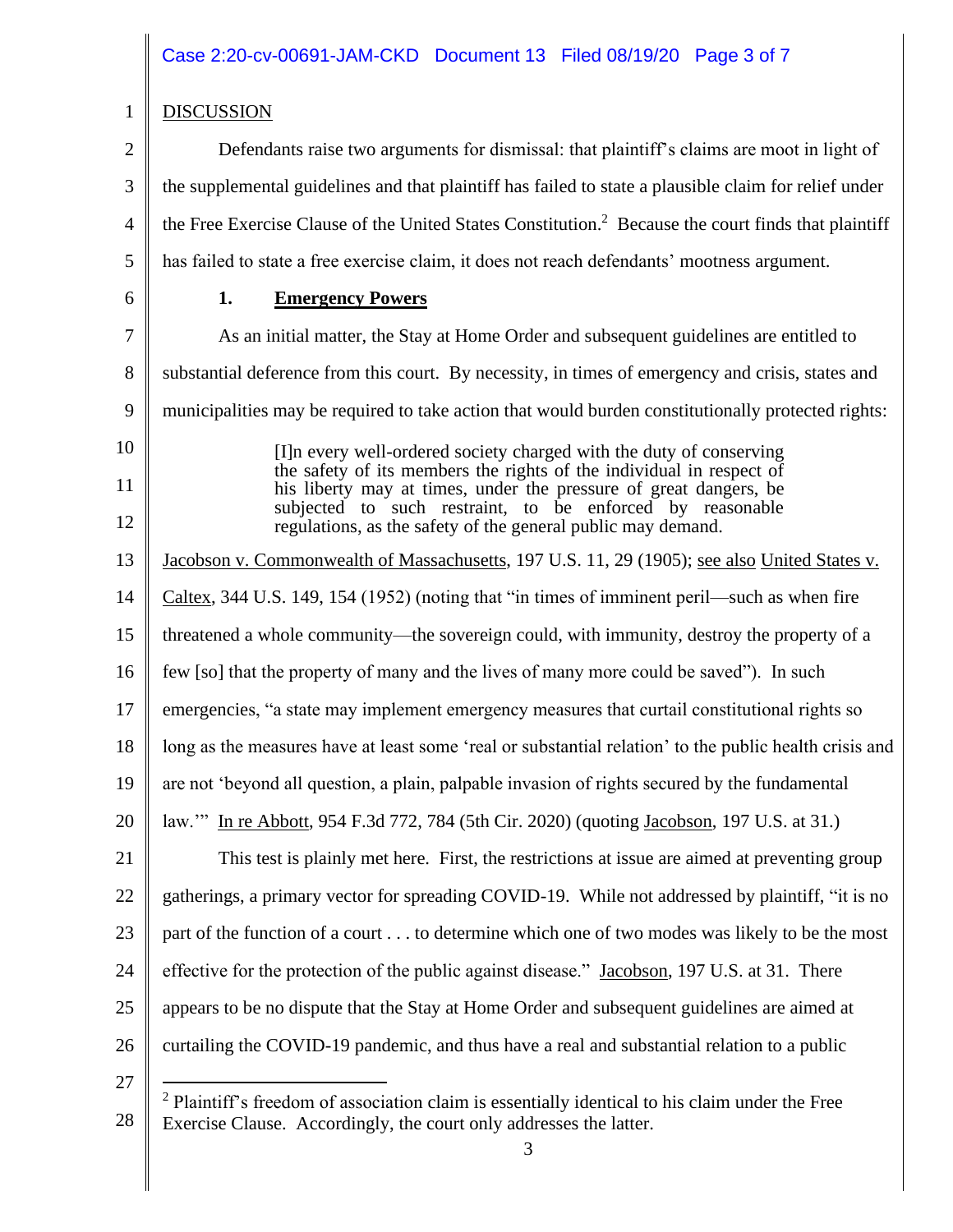#### Case 2:20-cv-00691-JAM-CKD Document 13 Filed 08/19/20 Page 4 of 7

1

health crisis.

2 3 4 5 6 Second, as discussed more fully below, the restrictions are not a "plain, palpable invasion" of plaintiff's rights. Religious gatherings have been permitted, in some form, since the inception of the Stay at Home Order, and the guidelines have been amended to allow additional opportunities to congregate. While physical congregation has undoubtedly been curtailed, plaintiff is free to practice his religion in numerous non-restricted ways.

7 8 9 Therefore, given the deference owed by this court, the undersigned finds that the Stay at Home Order and the subsequent guidelines at issue in this matter are a valid exercise of the state's emergency powers.

10

#### **2. Free Exercise Clause**

11 12 13 14 15 16 17 18 19 20 21 The First Amendment, as applied to the states through the Fourteenth Amendment, protects the "free exercise" of religion. Cantwell v. State of Connecticut, 310 U.S. 296, 303 (1940). "In addressing the constitutional protection for free exercise of religion, our cases establish the general proposition that a law that is neutral and of general applicability need not be justified by a compelling governmental interest even if the law has the incidental effect of burdening a particular religious practice." Church of the Lukumi Babalu Aye, Inc. v. City of Hialeah, 508 U.S. 520, 531 (1993). A law that fails to satisfy the "neutral and of general applicability" requirements must be justified by a compelling government interest and must be narrowly tailored. Id. at 531-32. Courts look to both the text and the effect of a law to determine whether it is neutral and generally applicable. Parents for Privacy v. Barr, 949 F.3d 1210, 1234 (9th Cir. 2020).

22 23 24 25 26 27 28 Here, the Stay at Home Order and the subsequent guidelines are facially neutral regarding religion. The Order directs all residents to stay home "except as needed to maintain continuity of operations" of certain business sectors. (ECF No. 8-2 at 13.) The Order exempts "[f]aith based services that are provided through streaming or other technology." (ECF No. 8-2 at 25.) Although the Order expressly mentions religious services, it does so to exempt them from its restrictions. The mention of religious services in this context—to *exempt* them from the Stay at Home Order—does not transform the Order into a facially discriminatory one. See Gish v.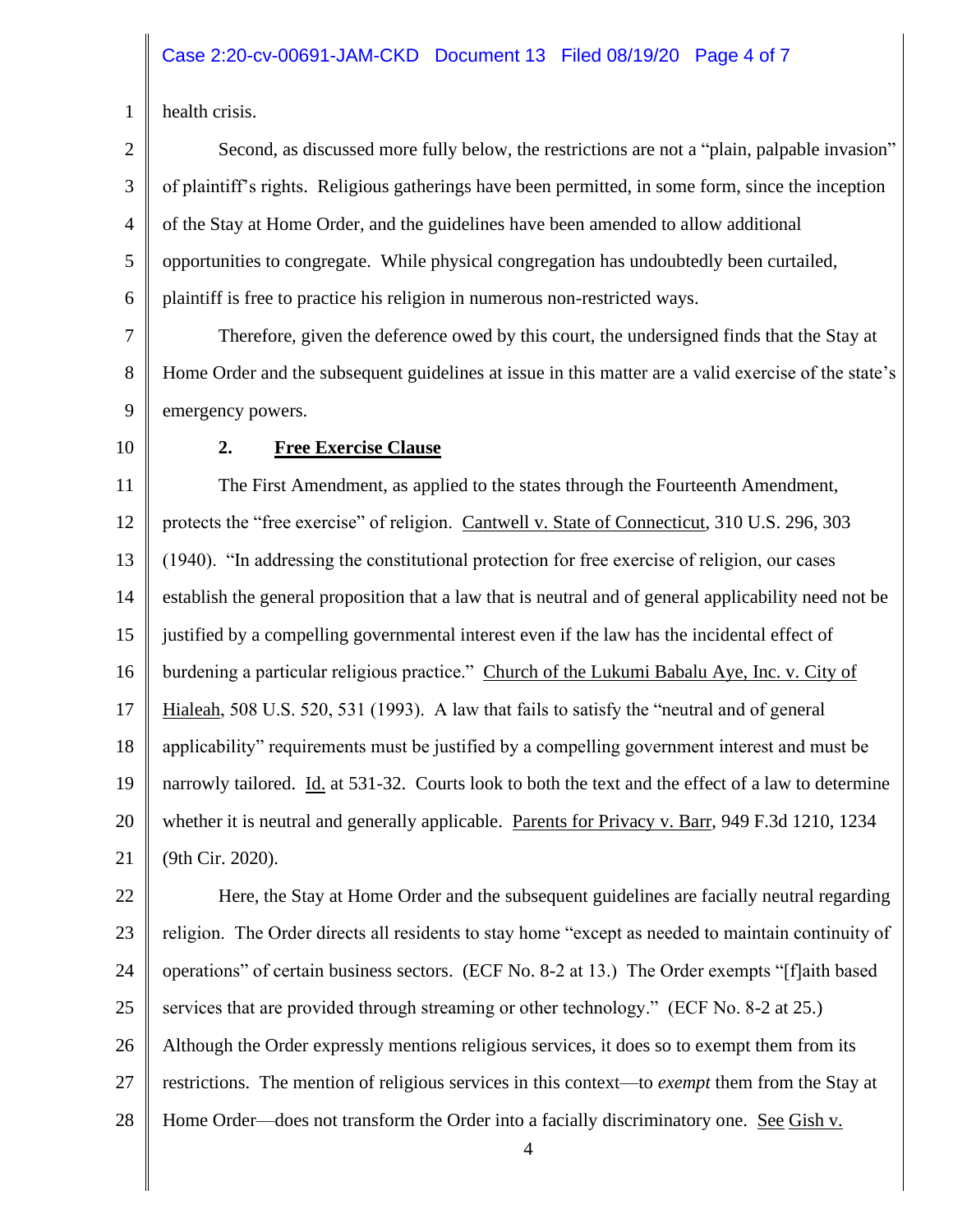### Case 2:20-cv-00691-JAM-CKD Document 13 Filed 08/19/20 Page 5 of 7

1

2

3

4

Newsom, 2020 WL 1979970, at \*6 (C.D. Cal. Apr. 23, 2020) ("Facial neutrality does not require freedom from any mention of religion") accord Cross Culture Christian Ctr. v. Newsom, 2020 WL 2121111, at  $*5$  (E.D. Cal. May 5, 2020). Therefore, the court finds the Stay at Home Order and the subsequent guidelines to be facially neutral.

- 5 6 7 8 9 The court also finds that the Stay at Home Order is neutral in effect. "Apart from the text, the effect of a law in its real operation is strong evidence of its object." Lukumi, 508 U.S. at 535. "Even if a law is facially neutral, it may nonetheless fail the neutrality test if '[t]he record  $\dots$ compels the conclusion that suppression of [a religion or religious practice] was the object of the ordinances.'" Parents for Privacy, 949 F.3d at 1235 (quoting Lukumi, 508 U.S. at 533).
- 10 11 12 13 14 15 16 17 The Stay at Home Order applies to both religious and secular conduct alike, and a review of the Stay at Home Order and the subsequent guidelines demonstrates that religious services and comparable secular conduct are treated similarly. In determining whether a law is neutral in effect, courts can compare treatment of the protected conduct and similarly situated activities. As this court has previously noted, events comparable to attending a church service—dining at restaurants and congregating at entertainment venues, movie theatres, concerts, and sporting events—are all restricted by the Stay at Home Order. Cross Culture, 2020 WL 2121111, at \*5. Accordingly, the court finds that the Stay at Home Order is neutral in its effect.

18 19 20 21 22 23 24 25 26 27 28 For the same reasons, the court finds the Stay at Home Order to be generally applicable, i.e., it treats religious observers equally. "A law is not generally applicable if its prohibitions substantially under include non-religiously motivated conduct that might endanger the same governmental interest that the law is designed to protect." Stormans, Inc. v. Wiesman, 794 F.3d 1064, 1079 (9th Cir. 2015). "[I]f a law pursues the government's interest 'only against conduct motivated by religious belief' but fails to include in its prohibitions substantial, comparable secular conduct that would similarly threaten the government's interest, then the law is not generally applicable." Id. (quoting Lukumi, 508 U.S. at 545). As addressed above, the Stay at Home Order and subsequent guidelines treat religious gatherings and comparable secular conduct alike. There is no indication, and plaintiff does not assert, that the Stay at Home Order was selectively enforced against religious entities or that plaintiff's church was singled out.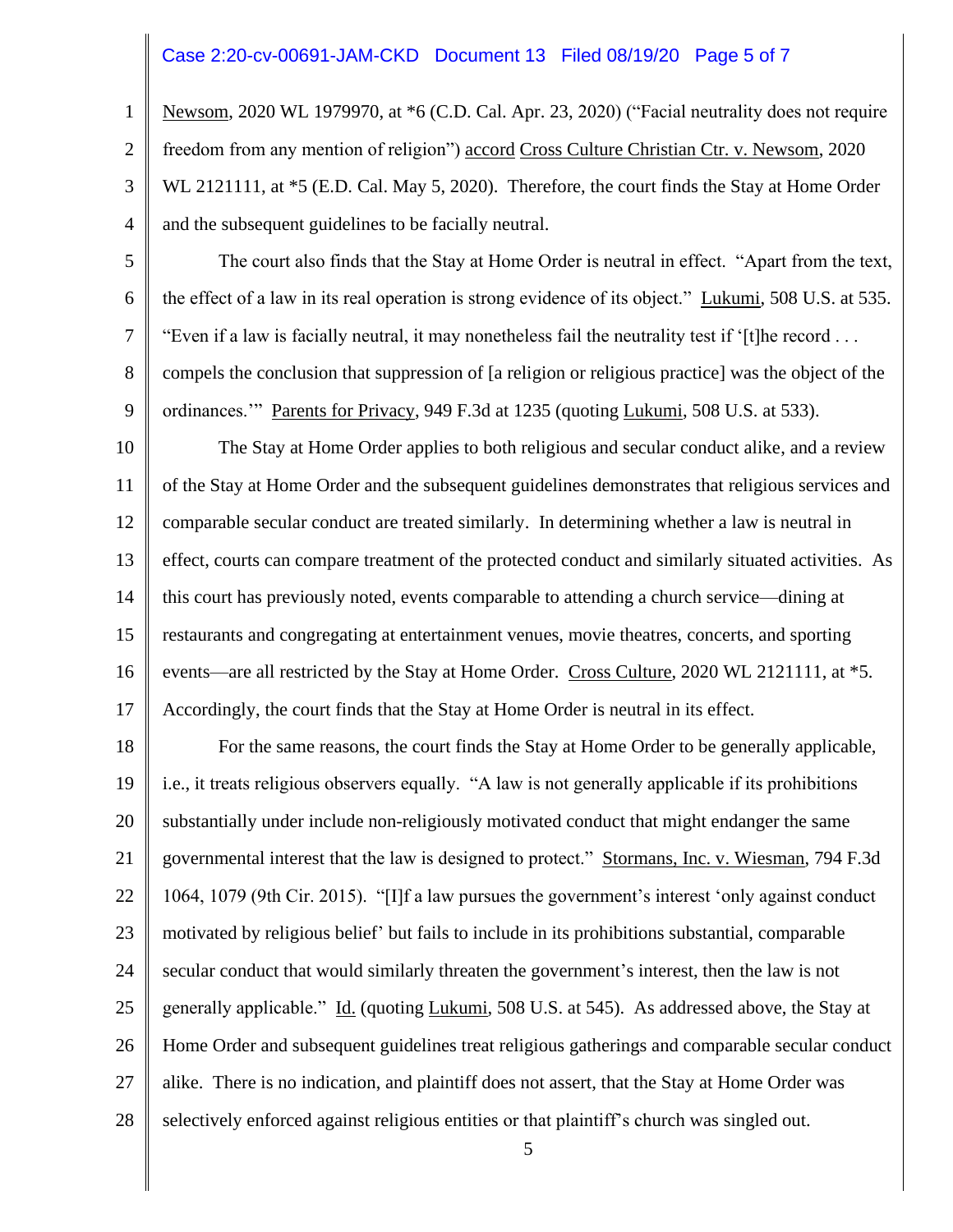## Case 2:20-cv-00691-JAM-CKD Document 13 Filed 08/19/20 Page 6 of 7

1 2 3 4 5 6 7 8 9 10 11 12 13 14 15 16 17 18 19 20 21 22 23 24 25 26 27 28 6 Based on the foregoing, the court finds that the Stay at Home Order and subsequent guidelines are neutral rules of general applicability. Accordingly, they are subject to rational basis review. Under rational basis review, a law "must be upheld if it is rationally related to a legitimate governmental purpose." Parents for Privacy, 949 F.3d at 1238. Plaintiff has the burden to negate every conceivable basis that might support the law. Stormans, 794 F.3d at 1084. As addressed in the previous section, there is a clear relationship between the Stay at Home Order and the COVID-19 pandemic. Thus, plaintiff has not satisfied his burden. Therefore, the court finds that the Stay at Home Order and subsequent guidelines are constitutional, and plaintiff's complaint is subject to dismissal. **3. Leave to Amend** If the court finds that a complaint should be dismissed for failure to state a claim, it has discretion to dismiss with or without leave to amend. Lopez v. Smith, 203 F.3d 1122, 1126-30 (9th Cir. 2000) (en banc). Leave to amend should be granted if it appears possible that the defects in the complaint could be corrected, especially if a plaintiff is pro se. Id. at 1130-31; see also Cato v. United States, 70 F.3d 1103, 1106 (9th Cir. 1995) ("A pro se litigant must be given leave to amend his or her complaint, and some notice of its deficiencies, unless it is absolutely clear that the deficiencies of the complaint could not be cured by amendment.") (citing Noll v. Carlson, 809 F.2d 1446, 1448 (9th Cir. 1987)). However, if, after careful consideration, it is clear that a complaint cannot be cured by amendment, the court may dismiss without leave to amend. Cato, 70 F.3d at 1005-06. Given that plaintiff has not sufficiently addressed the deficiencies outlined above, and that he failed to attend the hearing on defendants' motion at which he could have raised such arguments, the court finds that amendment would be futile. Therefore, the court recommends that plaintiff's complaint be dismissed without leave to amend. ///// //// //// ////